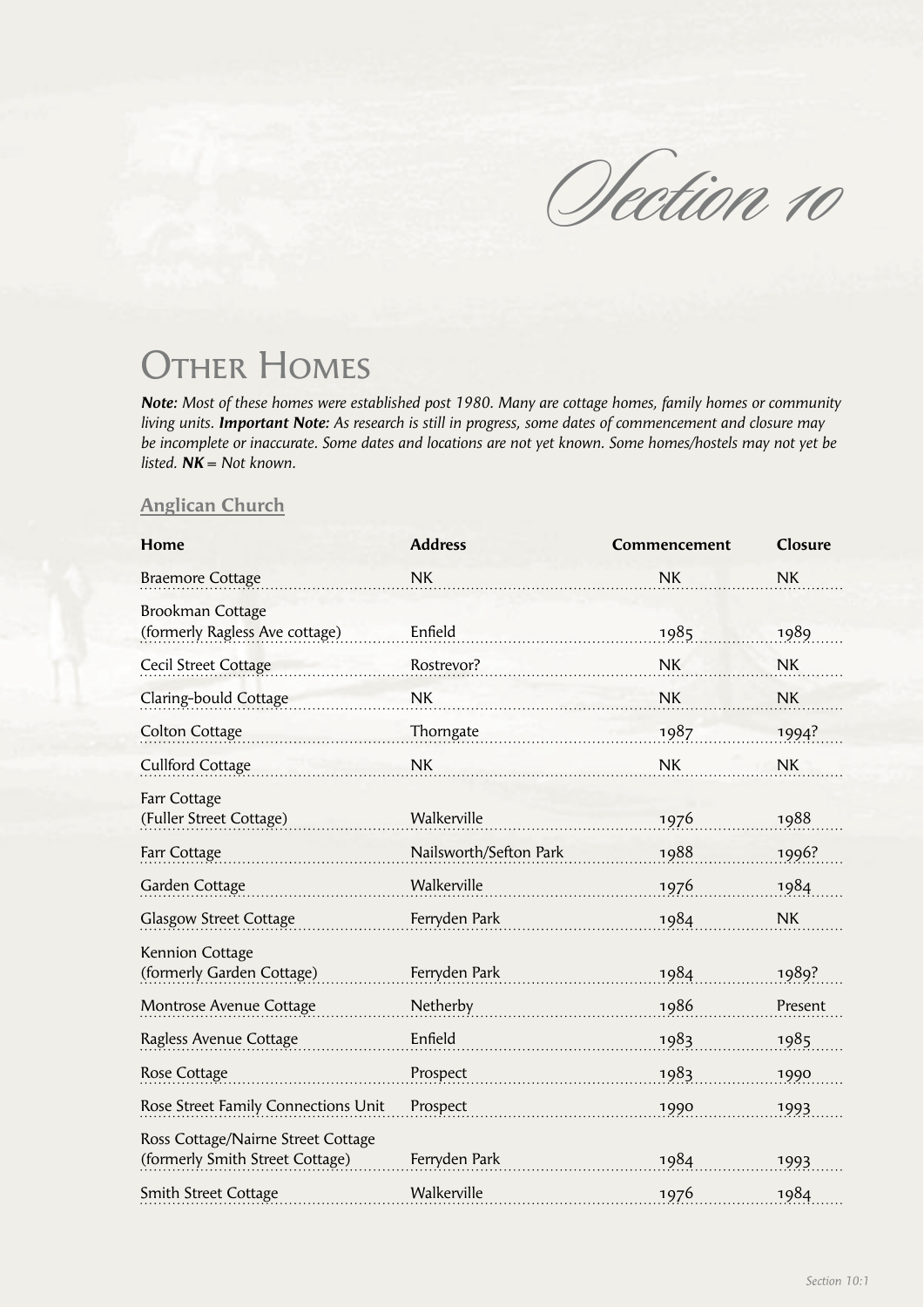## **Catholic Church**

| Home                                                            | <b>Address</b>     | Commencement | Closure   |  |  |
|-----------------------------------------------------------------|--------------------|--------------|-----------|--|--|
| <b>Bon Agor Cottage</b>                                         | Royston Park       | 1982?        | Present   |  |  |
| <b>Bonython Cottage</b>                                         | Hove               | 1981         | Present   |  |  |
| Hannah Buckley Home                                             | Parkside           | 1982?        | Present   |  |  |
| Kolbe Cottage Home                                              | Plympton           | 2001         | Present   |  |  |
| Orana Cottage Home                                              | Plympton           | 2001         | Present   |  |  |
| Parkside Boys Hostel                                            | Parkside           | 2001         | Present   |  |  |
| Parkside Hostel                                                 | Parkside           | 2001         | Present   |  |  |
| Seanachi Cottage Home                                           | Dulwich            | 2001         | Present   |  |  |
| St John's Cottage Home                                          | Woodville          | 2001         | Present   |  |  |
| St John's Cottage Home                                          | Magill             | 1984/85      | Present   |  |  |
| St Josephs Home                                                 | Hove               | 2001         | Present   |  |  |
| St Monica's Cottage Home                                        | Woodville          | 1984/85      | Present   |  |  |
| St Vincent de Paul Group home                                   | Parkside           | 2001         | Present   |  |  |
| St Vincent de Paul Group Home                                   | Plympton           | 2001         | Present   |  |  |
| <b>Waverley Hostel</b>                                          | Dulwich            | 1982?        | Present   |  |  |
| Yoorana Cottage                                                 | Westbourne Park    | 1982?        | Present   |  |  |
| <b>Government Homes</b>                                         |                    |              |           |  |  |
| <b>Cavan Training Centre</b>                                    | Cavan              | 1993         | Present   |  |  |
| <b>Cottage homes, Family group homes and Community units</b>    |                    |              |           |  |  |
| <b>Blair Athol Unit</b>                                         | <b>Blair Athol</b> | 1984/85?     | <b>NK</b> |  |  |
| <b>Brookway Unit</b>                                            | Campbelltown       | 1984/85?     | 1992      |  |  |
| Central Region Admission Unit                                   | Somerton Park      | 1979         | <b>NK</b> |  |  |
| Campbelltown Community Unit<br>'Cornerways'                     | Campbelltown       | 1995         | Present   |  |  |
| Enfield Community Unit (prev<br>Northern Region Admission Unit) | Enfield            | 1990         | Present   |  |  |
| <b>Gilles Plains Community</b><br>/Assessment Unit              | Gilles Plains      | 1979/1992    | Present   |  |  |
| Glandore Community Unit                                         | Glandore           | 1979         | <b>NK</b> |  |  |
| Independent Living Programme<br>(previously Marion Flats)       | Marion             | 1988/89      | NK        |  |  |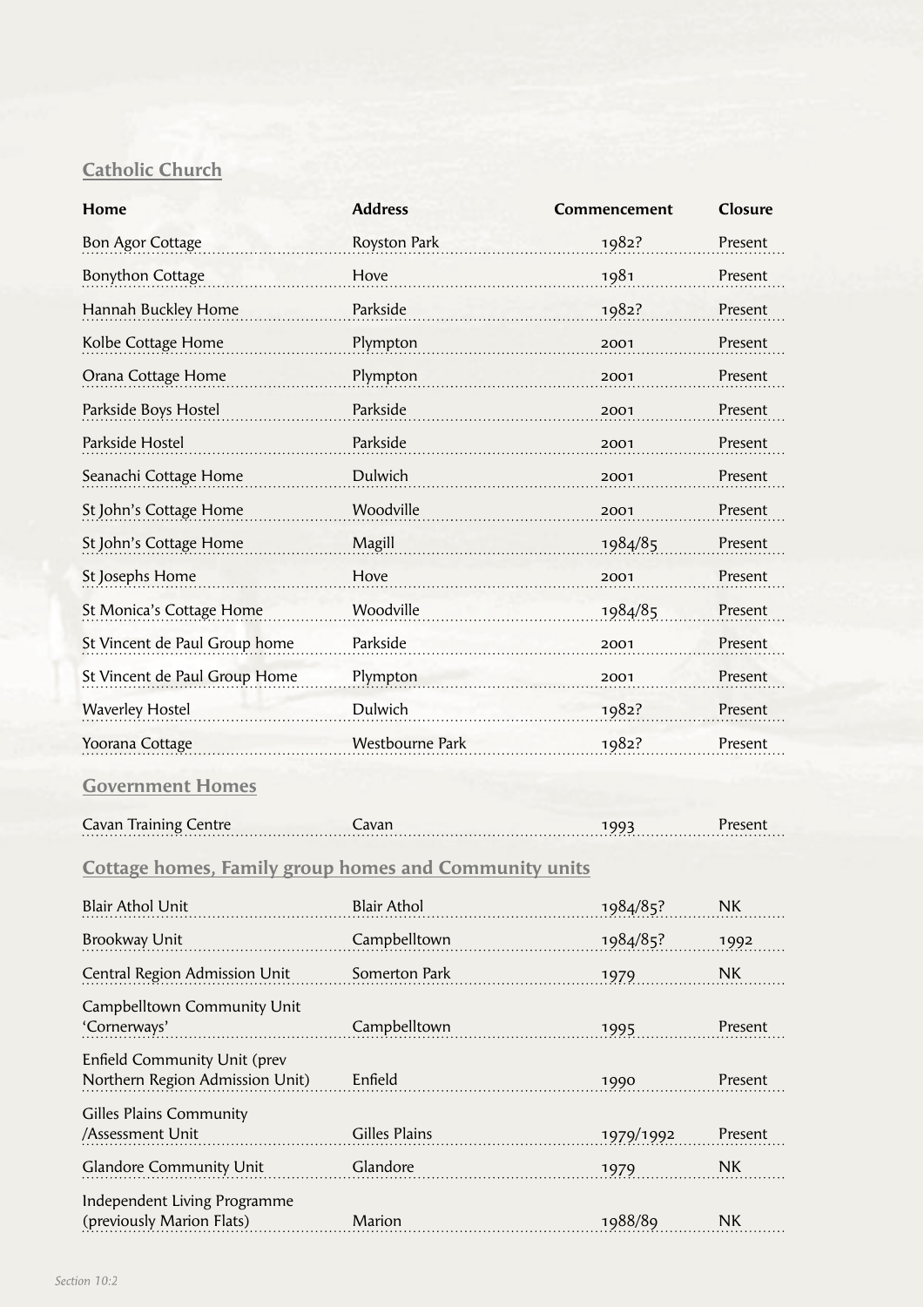| Home                                                                               | <b>Address</b>                                                   | Commencement | Closure          |
|------------------------------------------------------------------------------------|------------------------------------------------------------------|--------------|------------------|
| The Lodge<br>Lochiel Park Community Unit                                           | Campbelltown                                                     | 1995         | Present          |
| Ningana Community Unit                                                             | Campbelltown                                                     | 1979         | <b>NK</b>        |
| North Adelaide Community Unit                                                      | North Adelaide                                                   | 1989/90      | 1997             |
| Northern Region Admission Unit                                                     | St Peters/Norwood                                                | 1979/        | 1988/89          |
| Northern Region Group Home                                                         | NK                                                               | 1980         | <b>NK</b>        |
| Regency Park Community Unit                                                        | Regency Park                                                     | 1997         | Present          |
| Seaford Youth Support Unit                                                         | Seaford                                                          | 1980         | <b>NK</b>        |
| Southern Region Admission Unit<br>(also known as Clarence Park<br>Assessment Unit) | Clarence Park                                                    | 1979         | <b>NK</b>        |
| Southern Region Group Home                                                         | <b>NK</b>                                                        | 1980         | 1989/90          |
| <b>Sturt Community/Assessment Unit</b><br>(previously Marion Flats)                | Sturt                                                            | 1988/89      | Present          |
| <b>Tintoo Cottage</b>                                                              | Somerton Park                                                    | 1975         | 1979             |
| Western Region Admission Unit                                                      | NK                                                               | 1980         | NK               |
| <b>Woodville Assessment Unit</b>                                                   | Woodville                                                        | 1989/90      | <b>NK</b>        |
| <b>Lutheran Church</b>                                                             |                                                                  |              |                  |
| Lutheran Girls Hostel                                                              | College Park                                                     | <b>NK</b>    | <b>NK</b>        |
| <b>Methodist Church/Adelaide Central Mission/UnitingCare Wesley</b>                |                                                                  |              |                  |
| Cann Home/Cottage                                                                  | $\begin{minipage}{0.9\linewidth} \textbf{Magill} \end{minipage}$ | $1924$ .     | 1984/85          |
| l'Anson Cottage                                                                    | Magill/Elizabeth Downs                                           | mid 1960s    | 1977.            |
| Cheltenham Cottage Home                                                            | Cheltenham                                                       | 1976         | NK               |
| Christies Beach Cottage                                                            | Christies Beach                                                  | 1976         | 1984/85          |
| Curtice Family home (Lentara)                                                      | Magill                                                           | 1957         | 1977.            |
| Elizabeth Cottage                                                                  | Elizabeth                                                        | 1976         | <b>NK</b>        |
| Greenslade Cottage Home                                                            | Magill                                                           | 1964         | 1977             |
| Hove/Brighton Cottage                                                              | Hove                                                             | 1976         | 1986             |
| Largs Bay Cottage                                                                  | Largs Bay                                                        | 1976         | 1984/85          |
| Minnie Maughan Cottage (Lentara)                                                   | Magill<br>.                                                      | 1955/1976    | <b>NK</b>        |
| Roberts Home/ Cottage                                                              | Magill                                                           | 1921         | 1954             |
| Roberts Home/Cottage (new building)                                                | Magill                                                           | 1964         | ${\sf N}{\sf K}$ |